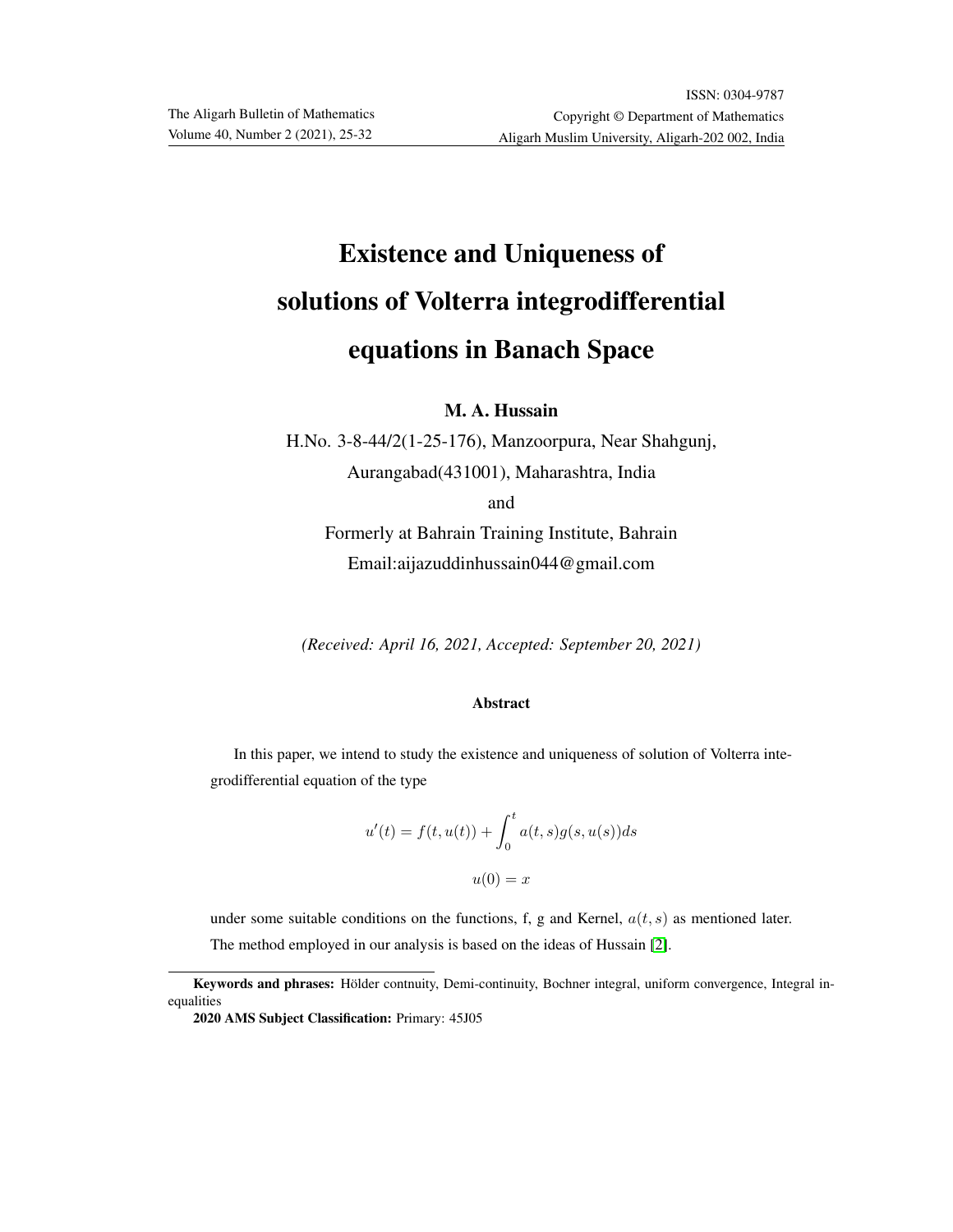## 1 Introduction and results

In 1970, M. G. Crandall [\[1\]](#page-7-1) has studied the Cauchy problem

$$
u' = g(u, t), u(0) = x.
$$

In our paper, we consider the volterra integrodifferential equation of the form,

<span id="page-1-0"></span>
$$
u'(t) = f(t, u(t)) + \int_0^t a(t, s)g(s, u(s))ds, u(0) = x \tag{1.1}
$$

where  $g, f \in C[R \times E, E]$  and the function  $a: R_+ \times R_+ \to R$ , is a Hölder continuous. E is Banach space and  $x, y \in E$ . We denote  $S = S(x, r)$ ;  $U = U(x, r)$  the closed and open sphere of the centre x and radius r, respectively. We define,

$$
\langle x, y \rangle = \frac{1}{2} \lim_{h \to 0} \frac{1}{h} (||x + hy|| - ||x - hy||), \text{ for } x, y \in E
$$

(see [\[3\]](#page-7-2) and [\[4\]](#page-7-3)) The functions  $f,g \in C[I \times S, E]$  are said to be demicontinuous, if it is continuous from  $I \times S$  in strong topology to the weak topology of E, (see[[\[7\]](#page-7-4)]).

We make the use of the following hypothesis in our subsequent discussion;

**Hypothesis 1.** *(H<sub>1</sub>)* Let  $f, g \in C[I \times S, E]$  be demicontinuous such that for sufficiently small positive *constant*  $\sigma$  *and*  $\nu_i \in S(x, r)$  *and*  $u_i \in U(v_i, \sigma) \cap S(x, r)$ .  $(i = 1, 2)$  *)* 

*(i)*

$$
\langle u_1 - u_2, f(t, v_1) + \int_0^t a(t, s)g(s, v_1(s))ds - f(t, v_2) \n- \int_0^t a(t, s)g(s, v_2(s))ds \rangle \n\le \alpha(||u_1 - v_1||, ||u_2 - v_2||) + \beta(t) \int_0^t |a(t, s)|| |g(s, v_1(s))| \n- g(s, v_2)(s) ||ds + \beta(t) ||u_1 - u_2||.
$$

*(ii)*

$$
||g(t, u_1) - g(t, v_1)|| \le L(t) ||u_1 - v_1||;
$$

*where* α *is a real valued continuous function and* β *and L(t) are nonnegative continuous functions on I.*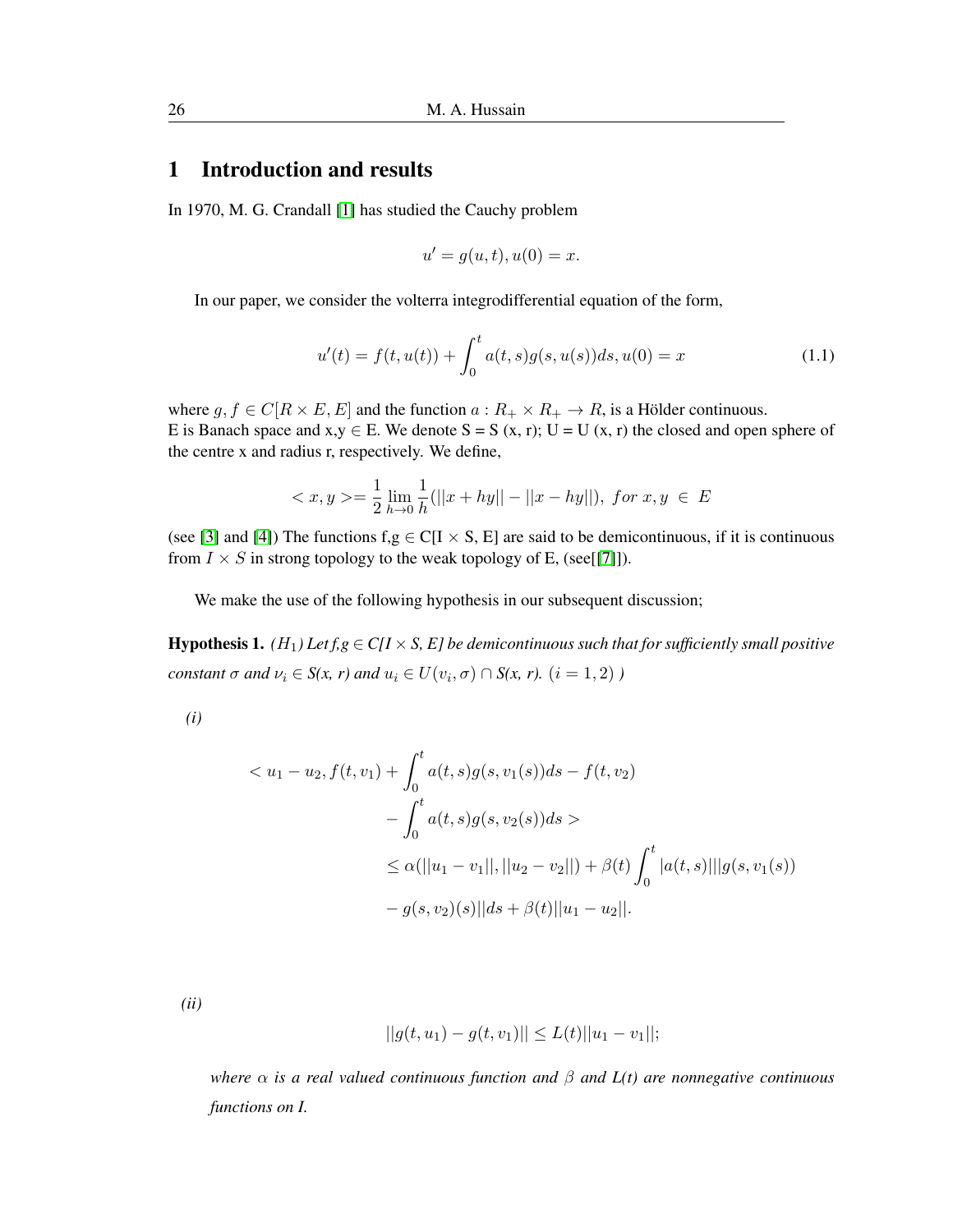**Hypothesis 2.** *Let*  $a : [0, T] \times [0, T] \rightarrow R$  *is continuous and satisfies Hölder continuity condition in the first and second place with exponent*  $\rho$  *i.e., there exists a positive constant*  $b_0 > 0$  *such that*  $|a(t_1, s_1) - a(t_2, s_2)| \le b_0(|t_1 - t_2|^{\rho} + |s_1 - s_2|^{\rho}).$ 

*For all*  $t_1, t_2, s_1, s_2 \in [O, T]$  *we need the following Lemma in the proofs of our main results* 

We need the following Lemmas in our subsequent discussion;

Lemma 1.1. *(Martin [\[5\]](#page-7-5)) Let u be the E-valued function on real interval J such that*

$$
\frac{d}{dt}u(t) \ and \ \frac{d}{dt}||u(t)||, \ exist \ for \ every \ t \in J.
$$

*Then*

$$
\frac{d}{dt}||u(t)|| = , \text{ for almost every } t \in J.
$$

Lemma 1.2. *( (Pachpatte [\[6\]](#page-7-6)) Let u(t), f(t) and g(t) be real valued nonnegative continuous functions defined on*  $I = [0, \infty)$  *and h(t) be a positive and nondecreasing contninuous function defined on I, for which the inequality*

$$
u(t) \le h(t) + \int_0^t f(s)u(s)ds + \int_0^t f(s)\left(\int_0^s g(\tau)u(\tau)d\tau\right)ds
$$

*holds for all*  $t \in I$ *. Then* 

$$
u(t) \le h(t)[1 + \int_0^t f(s) \exp\left(\int_0^s [f(\tau) + g(\tau)]d\tau\right) ds],
$$

*for all*  $t \in I$ .

Now we state our main theorem as follows;

**Theorem 1.1.** Assume that hypothesis  $(H_1) - (H_2)$  hold. Then there exists one and only one *strongly continuous, once weakly continuously differentiable function on some interval [0,* ρ*] of I which satisfies equation [\(1.1\)](#page-1-0).*

*Proof.* Since  $f(t, u)$  and  $g(s, u)$  are demicontinuous on I times S, Where S is a closed sphere,  $I =$ [0, T] and  $a(t, s)$  is Hölder continuous. Then there exist constants  $0 < r_0 < r$  and  $0 < T_0 < T$ ,  $b_0 > 0$  and  $M_i > 0$ ,  $i = 1, 2$ , such that

$$
|a(t_1, s_1) - a(t_2, s_2)| \le b_0(|t_1 - t_2|^{\rho} + |s_1 - s_2|^{\rho})
$$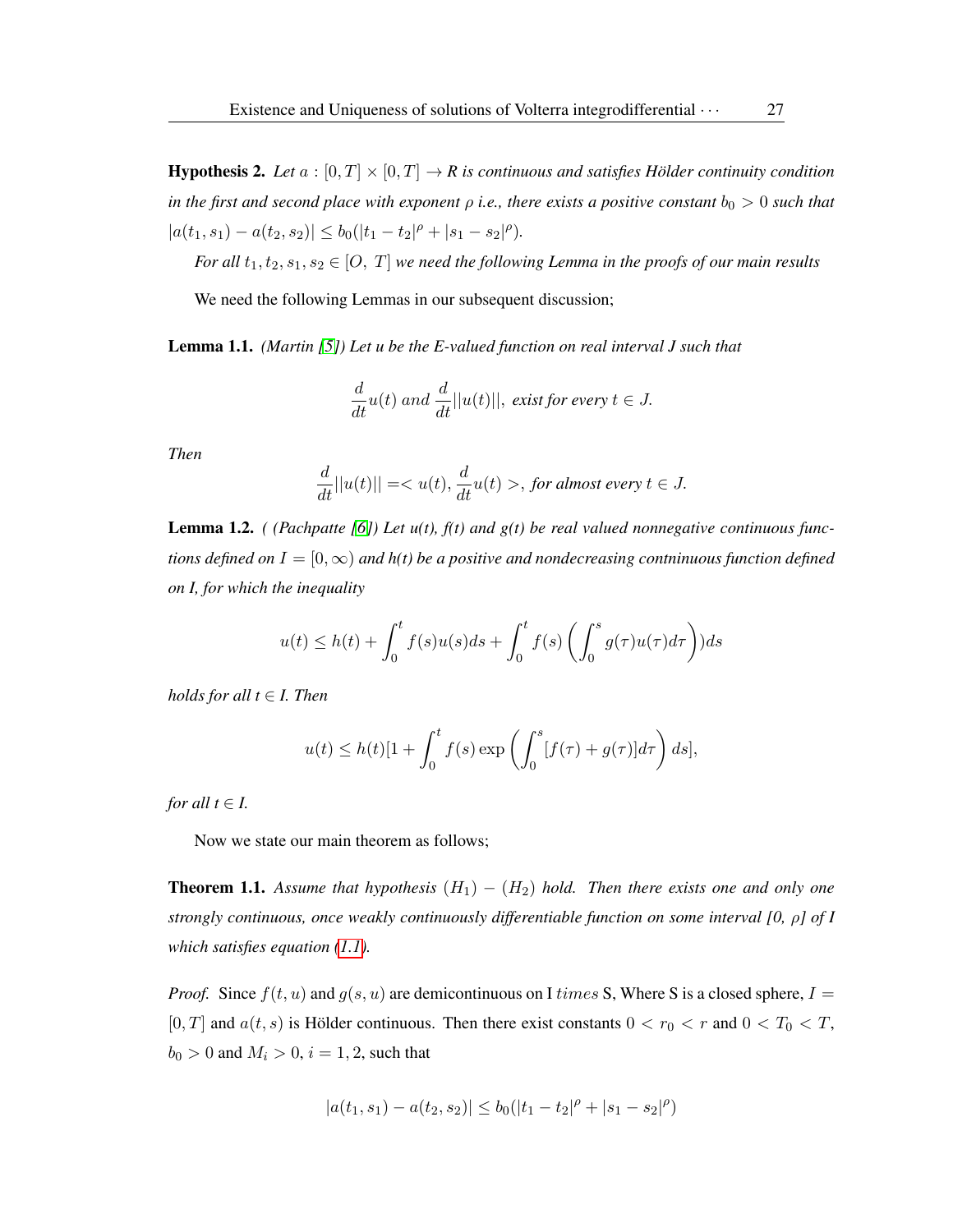$$
||f(t, u)|| \le M_1, ||g(t, u)|| \le M_2 \text{ for all } (t, u) \in [0, T_0] \times S(x, r)
$$

and

<span id="page-3-0"></span>
$$
|a(t,s)| \le |a(t,s) - a(0,0)| + |a(0,0)|
$$
  
\n
$$
\le b_0[|t|^{\rho} + |s|^{\rho}] + |a(0,0)|
$$
  
\n
$$
= b_0[T^{\rho} + T^{\rho}] + |a(0,0)|
$$
  
\n
$$
= 2b_0T^{\rho} + |a(0,0)|
$$
  
\n
$$
= r,
$$

where  $r = 2b_0T^{\rho} + |a(0,0)|$ . Let  $\rho = \min\left\{\frac{r_0}{M_1 + \gamma}\right\}$  $\frac{r_0}{M_1 + \gamma M_2 T}$ ,  $T_0$ } and define the approximate solutions  $u_n($ .  $)$   $(n = 1, 2, ....)$  by  $u_n=x$  for  $t\leq 0$ 

$$
u_n(t) = x + \int_0^t f(s, u_n(s - \epsilon_n)) ds
$$
  
+ 
$$
\int_0^t \int_0^s a(s, \tau) g(\tau, u_n(\tau - \epsilon_n)) d\tau ds
$$
  
for  $0 \le t \le \rho$  (1.2)

where  $\epsilon_n = \frac{\rho}{n}$  $\frac{\rho}{n}$ .

Then  $u_n$  is well defined and strongly continuous, once weakly continuously differentiable on [0,  $\rho$ ] for  $f(s, u_n(s - \epsilon_n))$  and  $g(\tau, u_n(\tau - \epsilon_n))$  are bounded, weakly continuous functions of s and  $\tau$  on [0,  $\rho$ ] respectively. Since  $f(s, u_n(s - \epsilon_n))$  and  $g(\tau, u_n(\tau - \epsilon_n))$  are Bochner integrable functions of s and  $\tau$  respectively on [0,  $\rho$ ], the strong derivative  $u'_n(t)$  of  $u(t)$  exists for all  $t \in [0, \rho]$  and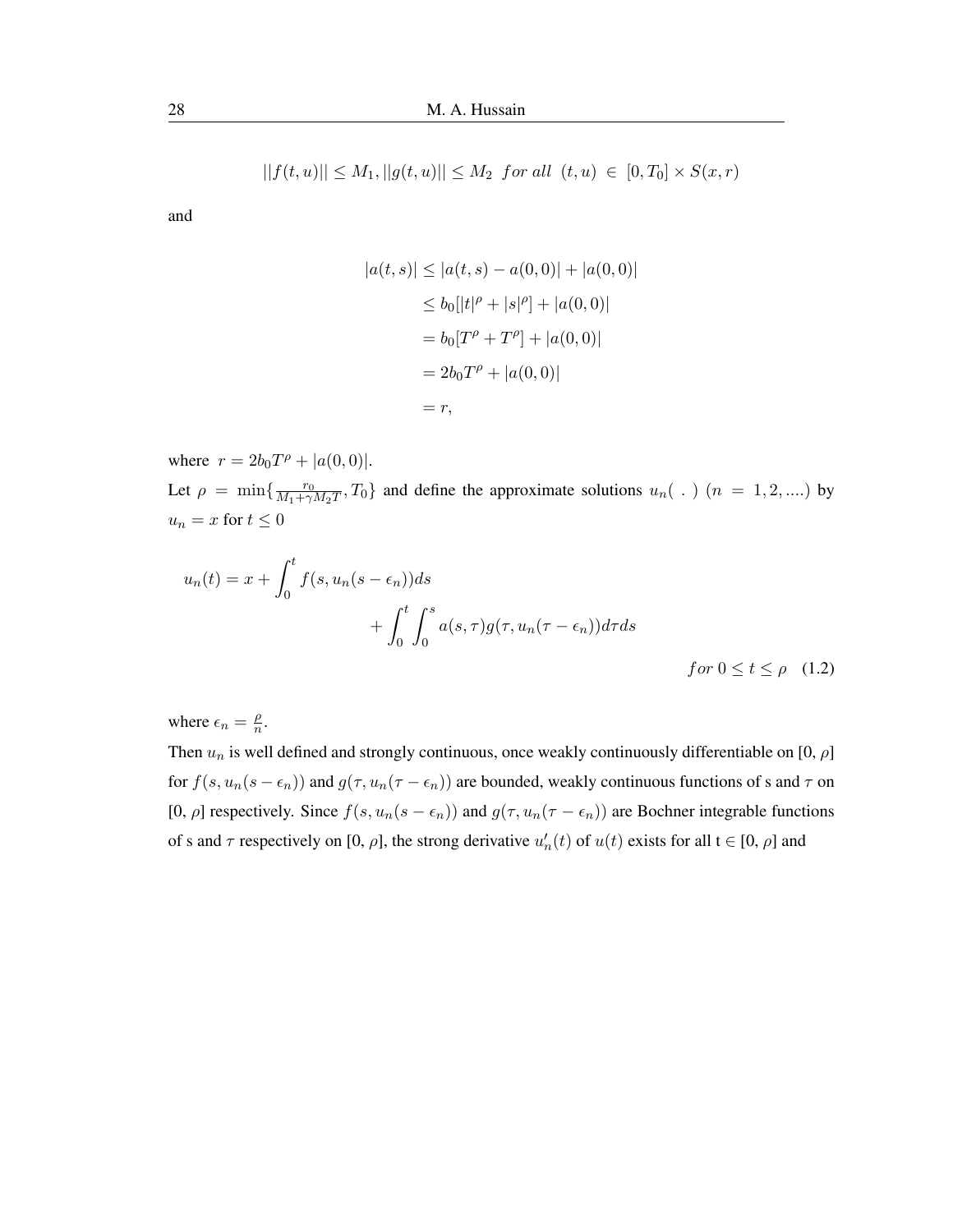$$
||u_n(t) - u_n(\tau)|| \leq ||\int_{\tau}^{t} \left\{ ||f(s, u_n(s - \epsilon_n))|| + \int_{0}^{s} |a(s, \tau)|| |g(\tau, u_n(\tau - \epsilon_n))|| d\tau \right\} ds|
$$
  
\n
$$
\leq |\int_{\tau}^{t} \left\{ M_1 + \int_{0}^{s} r M_2 d\tau \right\} ds|
$$
  
\n
$$
= |\int_{\tau}^{t} \left\{ M_1 + \gamma M_2 s \right\} ds|
$$
  
\n
$$
\leq M_1 |t - \tau| + \gamma M_2 \frac{|t^2 - \tau^2|}{2}
$$
  
\n
$$
= M_1 |t - \tau| + \gamma M_2 \frac{|(t - \tau)(t + \tau)|}{2}
$$
  
\n
$$
= |t - \tau| [M_1 + \frac{\gamma M_2 |t + \tau|}{2}]
$$
  
\n
$$
\leq |t - \tau| [M_1 + \frac{\gamma M_2 |t + \tau|}{2}]
$$
  
\n
$$
= [M_1 + \gamma M_2 T] |t - \tau|
$$
  
\n
$$
= M |t - \tau|
$$

where  $M = M_1 + \gamma M_2 T$ .

Thus  $\frac{d}{dt}||u_n - u_m(t)||$  exist for a.e t  $\in [0, \rho]$  and

$$
\frac{d}{dt}||u_n(t) - u_m(t)|| = \langle u_n(t) - u_m(t), u'_n(t) - u'_m(t) \rangle
$$
  
\n
$$
= \langle u_n(t) - u_m(t), f(t, u_n(t - \epsilon_n))
$$
  
\n
$$
+ \int_0^t a(t, s)g(s, u_n(s - \epsilon_n))ds - f(t, u_m(t - \epsilon_m))
$$
  
\n
$$
- \int_0^t a(t, s)g(s, u_m(s - \epsilon_m))ds
$$

for all  $t \in [0, \rho]$  Let  $n_0$  be a natural number such that  $\epsilon_n \le \min\{\sigma, \frac{\sigma}{M}\}\$  for  $n \ge n_0$  where  $M = M_1 + \gamma M_2 T.$  Then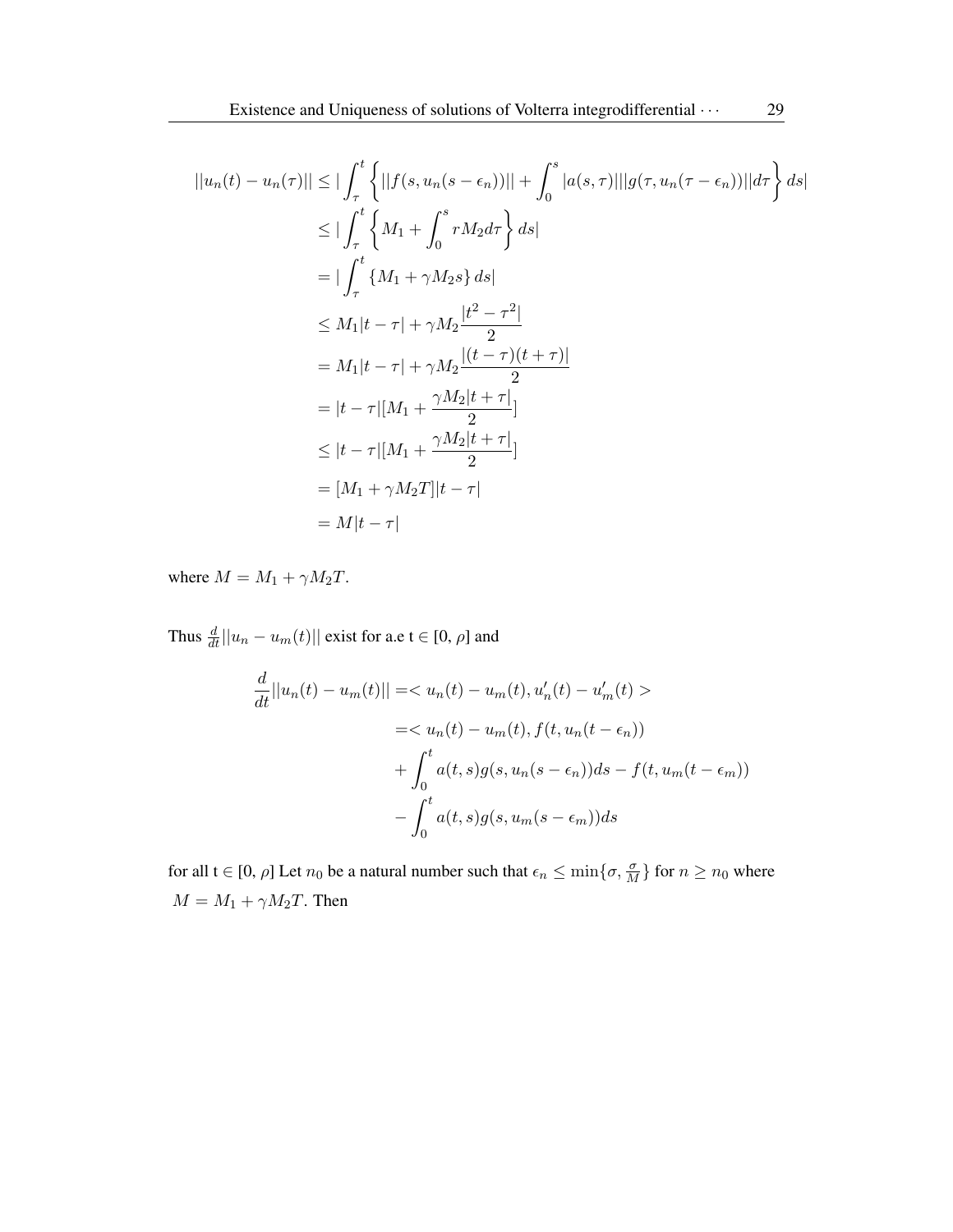$$
\frac{d}{dt}||u_n(t) - u_m(t)|| \leq \alpha(||u_n(t) - u_n(t - \epsilon_n)||, ||u_m(t) - u_m(t - \epsilon_m)||)
$$
  
+  $\beta(t) \int_0^t |a(t, s)||g(s, u_n(s - \epsilon_n)) - g(s, u_m(s - \epsilon_m))||ds$   
+  $\beta(t)||u_n(t) - u_m(t)||$   
=  $\alpha(||u_n(s) - u_n(s - \epsilon_n)||, ||u_m(s) - u_m(s - \epsilon_m)||)$   
+  $\beta(t) \int_0^t \gamma L(s)||u_n(s - \epsilon_n) - u_m(s - \epsilon_m)||ds$   
+  $\beta(t)||u_n(t) - u_m(t)||$ .

Integrating inequality from 0 to t, we have

$$
||u_n(t) - u_m(t)|| \le \int_0^t \alpha(||u_n(s) - u_n(s - \epsilon_n)||, ||u_m(s) - u_m(s - \epsilon_m)||)
$$
  
+ 
$$
\int_0^t \beta(s) \int_0^s \gamma L(\tau) ||u_n(\tau - \epsilon_n) - u_m(\tau - \epsilon_m)|| d\tau ds
$$
  
+ 
$$
\int_0^t \beta(s) ||u_n(s) - u_m(s))|| ds.
$$

Taking limits on both the sides as m, n  $\rightarrow \infty$ , we have

$$
\lim_{m,n \to \infty} ||u_n(t) - u_m(t)|| \le \int_0^t \alpha(0,0)ds + \lim_{m,n \to \infty} \int_0^t \beta(s) \int_0^s \gamma L(\tau) ||u_n(\tau - \epsilon_n)|
$$

$$
- u_m(\tau - \epsilon_m) ||d\tau ds + \lim_{m,n \to \infty} \int_0^t \beta(s) ||u_n(s) - u_m(s)||ds
$$

i.e.,

$$
\lim_{m,n \to \infty} ||u_n(t) - u_m(t)|| \le 0 + \int_0^t \beta(s) \{ \lim_{m,n \to \infty} ||u_n(s) - u_m(s)||
$$
  
+ 
$$
\int_0^s \lim_{m,n \to \infty} \gamma L(\tau) ||u_n(\tau - \epsilon_n) - u_m(\tau - \epsilon_n)|| d\tau \} ds.
$$
  

$$
\le 0 + \int_0^t \beta(s) \lim_{m,n \to \infty} ||u_n(s) - u_m(s)||
$$
  
+ 
$$
\int_0^t \beta(s) \int_0^s \gamma L(\tau) \lim_{m,n \to \infty} ||u_n(\tau) - u_m(\tau)|| d\tau ds.
$$

Now an application of Pachpatte's inequality established in [\[6\]](#page-7-6).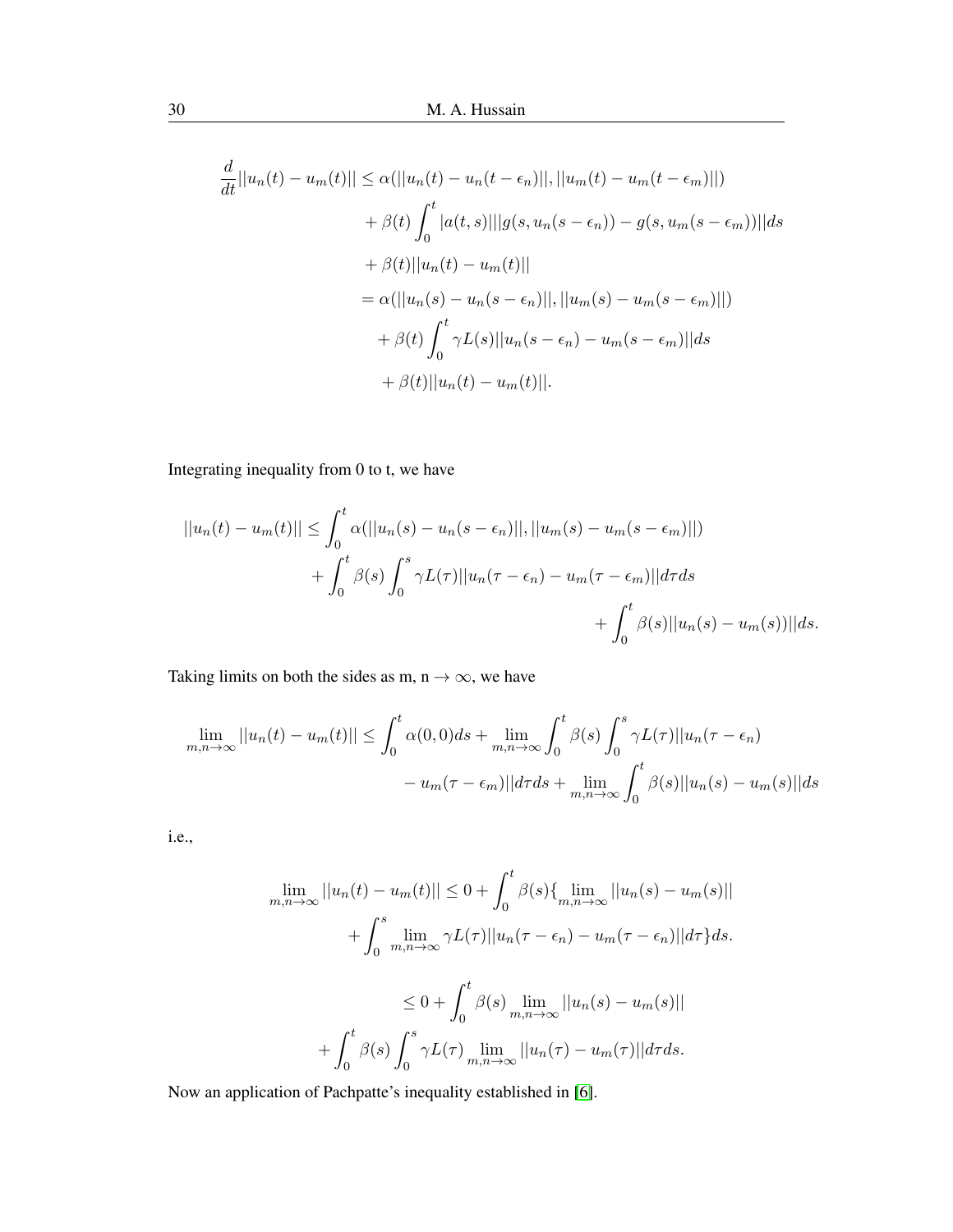We have,

$$
\lim_{m,n \to \infty} ||u_n(t) - u_m(t)|| \le 0[1 + \int_0^t \beta(s) \exp\left(\int_0^t [\beta(\tau) + \gamma L(\tau)] d\tau\right) ds]
$$
  
= 0.

So that  $\lim_{m,n\to\infty}||u_n(t)-u_m(t)||=0$  uniformly on [0,  $\rho$ ].

Consequently  $\lim_{m,n\to\infty} u_n(t) = u(t)$  exist uniformly on [0,  $\rho$ ] and u satisfies the equation [\(1.1\)](#page-1-0).

Uniqueness : Let v(t) be another strongly continuous, once weekly continuously differentiable solution of [\(1.2\)](#page-3-0), Then

$$
\frac{d}{dt}||u(t) - v(t)|| = \langle u(t) - v(t), f(t, u(t)) + \int_0^t a(t, s)g(s, u(s))ds - f(t, v(t))
$$

$$
- \int_0^t a(t, s)g(s, v(s))ds >
$$

$$
\leq \alpha(||u(t) - u(t)||, ||v(t) - v(t)||)
$$

$$
+ \beta(t)\int_0^t |a(t, s)|||g(s, v(s)) - g(s, v(s))||ds
$$

$$
+ \beta(t)||u(t) - v(t)||
$$

$$
\frac{d}{dt}||u(t) - v(t)|| \le \alpha(0,0) \n+ \beta(t) \int_0^t \gamma L(s) ||u(s) - v(s)|| ds + \beta(t) ||u(t) - v(t)||
$$

Integrating from 0 to t

$$
||u(t) - v(t)|| \le \int_0^t \beta(s) \int_0^s \gamma L(\tau) ||u(\tau - v(\tau))|| d\tau ds + \int_0^t \beta(s) ||u(s) - v(s)|| ds
$$
  
=  $0 + \int_0^t \beta(s) ||u(s) - v(s)|| ds + \int_0^t \beta(s) \int_0^s \gamma L(\tau) ||u(\tau) - v(\tau)|| d\tau ds$